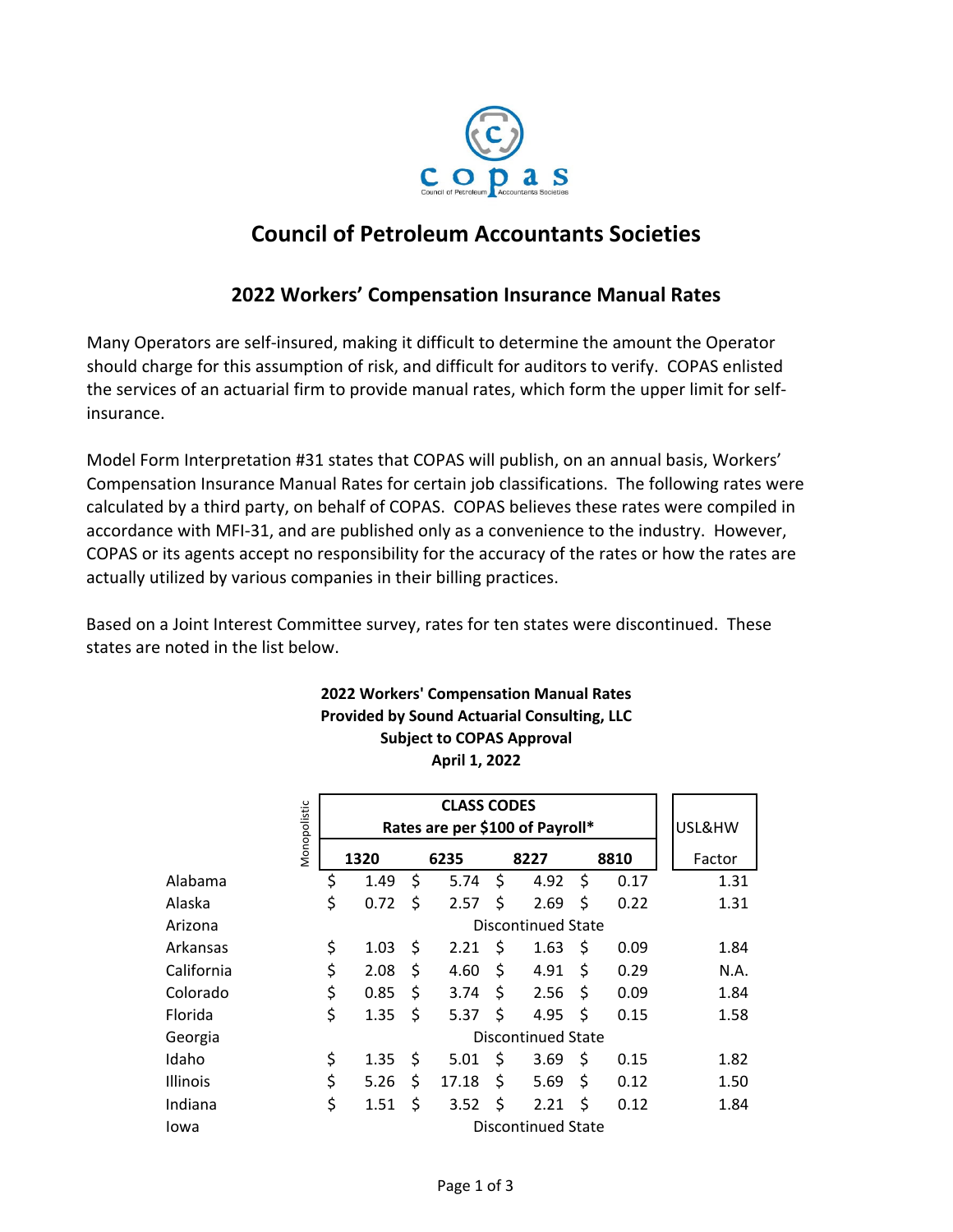| Kansas            |                           | \$                        | 2.49 | \$ | 8.47 | \$ | 2.38                      | \$      | 0.10 | 2.10  |
|-------------------|---------------------------|---------------------------|------|----|------|----|---------------------------|---------|------|-------|
| Kentucky          |                           | \$                        | 2.37 | \$ | 5.79 | \$ | 2.93                      | \$      | 0.14 | 1.50  |
| Louisiana         |                           | \$                        | 2.73 | \$ | 7.45 | \$ | 4.02                      | \$      | 0.21 | 1.23  |
| Maryland          | <b>Discontinued State</b> |                           |      |    |      |    |                           |         |      |       |
| Michigan          |                           | \$                        | 0.91 | \$ | 2.62 | \$ | 1.87                      | \$      | 0.07 | 1.67  |
| Mississippi       |                           | \$                        | 1.25 | \$ | 4.44 | \$ | 3.10                      | \$      | 0.18 | 1.81  |
| Missouri          | <b>Discontinued State</b> |                           |      |    |      |    |                           |         |      |       |
| Montana           |                           | \$                        | 1.28 | \$ | 4.67 | \$ | 3.42                      | \$      | 0.24 | 1.84  |
| Nebraska          |                           | \$                        | 3.28 | \$ | 4.48 | \$ | 3.16                      | \$      | 0.15 | 1.58  |
| Nevada            |                           | \$                        | 3.19 | \$ | 9.58 | \$ | 5.34                      | \$      | 0.26 | 1.32  |
| New Jersey        | <b>Discontinued State</b> |                           |      |    |      |    |                           |         |      |       |
| <b>New Mexico</b> |                           | \$                        | 1.31 | \$ | 4.62 | \$ | 3.38                      | \$      | 0.19 | 1.58  |
| <b>New York</b>   |                           | \$                        | 5.92 | \$ | 9.67 | \$ | 16.30                     | \$      | 0.18 | 1.751 |
| North Carolina    | <b>Discontinued State</b> |                           |      |    |      |    |                           |         |      |       |
| North Dakota      | Υ                         | \$                        | 2.46 | \$ | 3.79 | \$ | 2.60                      | \$      | 0.23 | N.A.  |
| Ohio              | Y                         | \$                        | 1.36 | \$ | 2.59 | \$ | 1.42                      | \$      | 0.08 | N.A.  |
| Oklahoma          |                           | \$                        | 1.55 | \$ | 5.10 | \$ | 2.96                      | \$      | 0.15 | 1.75  |
| Oregon            |                           | <b>Discontinued State</b> |      |    |      |    |                           |         |      |       |
| Pennsylvania      |                           | \$                        | 2.42 | \$ | 2.72 | \$ | 2.42                      | $\zeta$ | 0.14 | 1.73  |
| South Carolina    |                           |                           |      |    |      |    | <b>Discontinued State</b> |         |      |       |
| South Dakota      |                           | \$                        | 1.67 | \$ | 4.40 | \$ | 3.96                      | \$      | 0.16 | 1.50  |
| Tennessee         |                           | \$                        | 1.11 | \$ | 3.69 | \$ | 2.47                      | \$      | 0.10 | 2.11  |
| Texas             |                           | \$                        | 0.62 | \$ | 4.05 | \$ | 1.21                      | \$      | 0.06 | 2.10  |
| Utah              |                           | \$                        | 1.10 | \$ | 2.48 | \$ | 1.81                      | \$      | 0.07 | 1.84  |
| Virginia          |                           | \$                        | 1.85 | \$ | 4.67 | \$ | 2.92                      | \$      | 0.08 | 1.32  |
| Washington        | <b>Discontinued State</b> |                           |      |    |      |    |                           |         |      |       |
| West Virginia     |                           | \$                        | 1.84 | \$ | 3.73 | \$ | 2.41                      | \$      | 0.11 | 2.10  |
| Wyoming           | Υ                         | \$                        | 0.52 | \$ | 2.52 | \$ | 1.81                      | \$      | 0.31 | N.A.  |

| Class | <b>Description</b>                                   |
|-------|------------------------------------------------------|
| 1320  | Oil or Gas Lease Operator - All Operations & Drivers |
| 6235  | Oil or Gas Well - Drilling or Redrilling & Drivers   |
| 8227  | Construction or Erection Permanent Yard              |
| 8810  | Clerical Office Employees NOC                        |

### \* Rates include the following employers liability coverage:

| Injury                    | <b>Coverage Limit</b>     |
|---------------------------|---------------------------|
| Bodily Injury by Accident | \$100,000 - each accident |
| Bodily Injury by Disease  | \$100,000 - each employee |
| Bodily Injury by Disease  | \$500,000 - policy limit  |

#### Remarks:

**California** does not promulgate a USL&HW percentage, but rather leaves that to the discretion of each insurer

**Kentucky** rates include a 6.94% provision for the assessment for the Special Fund, which is outside of the manual rate.

**Michigan** ‐ the approved loss costs do not include trend; the adjustment factor reflects an annual trend factor of ‐3.7%